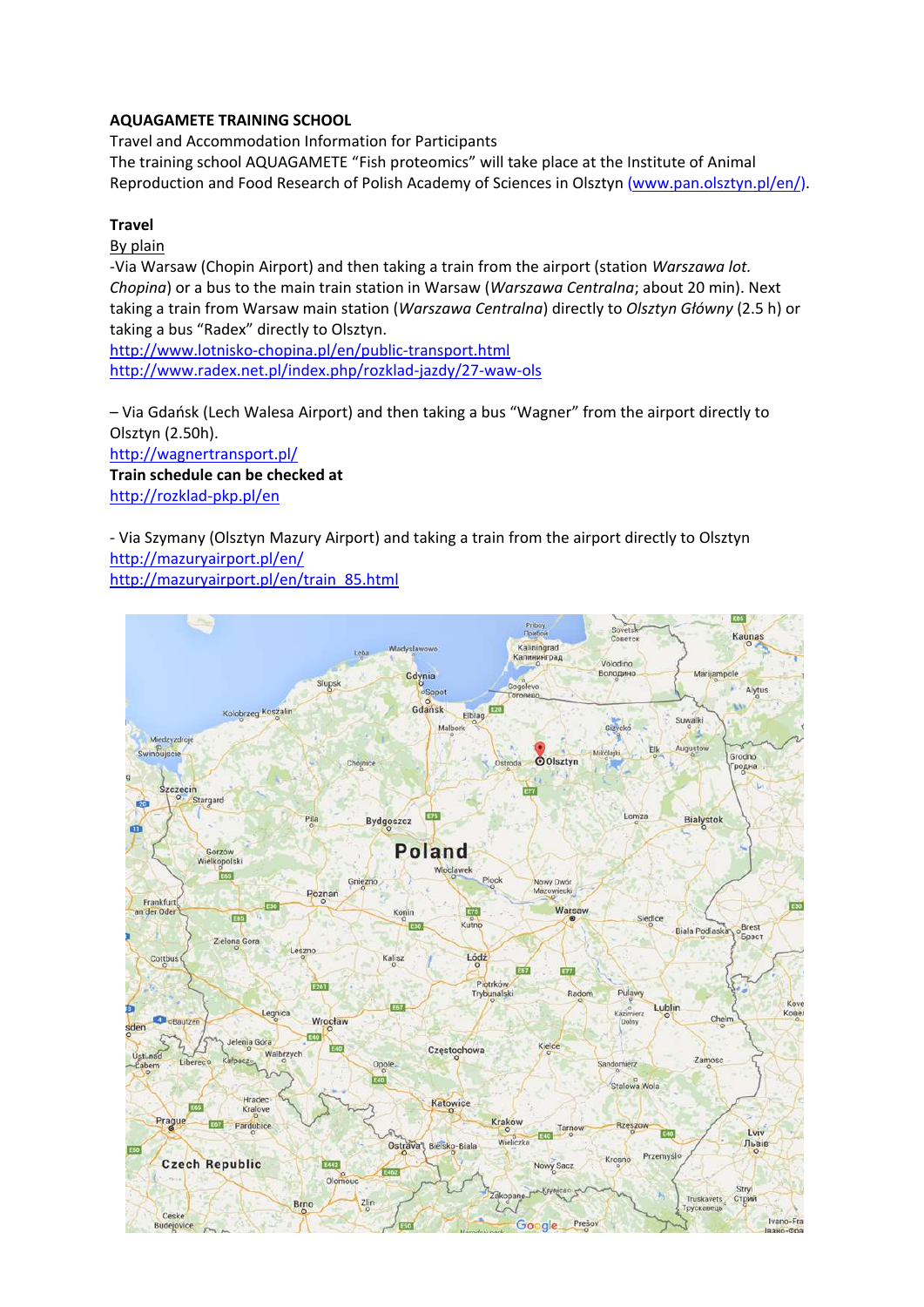## **Location**

Institute of Animal Reproduction and Food Research of Polish Academy of Sciences, Division of Reproductive Biology, Department of Gamete and Embryo Biology <http://www.pan.olsztyn.pl/en/dgeb> Bydgoska 7 Str., 10-243 Olsztyn tel. +48 89 535 74 22 fax. + 48 89 535 74 21